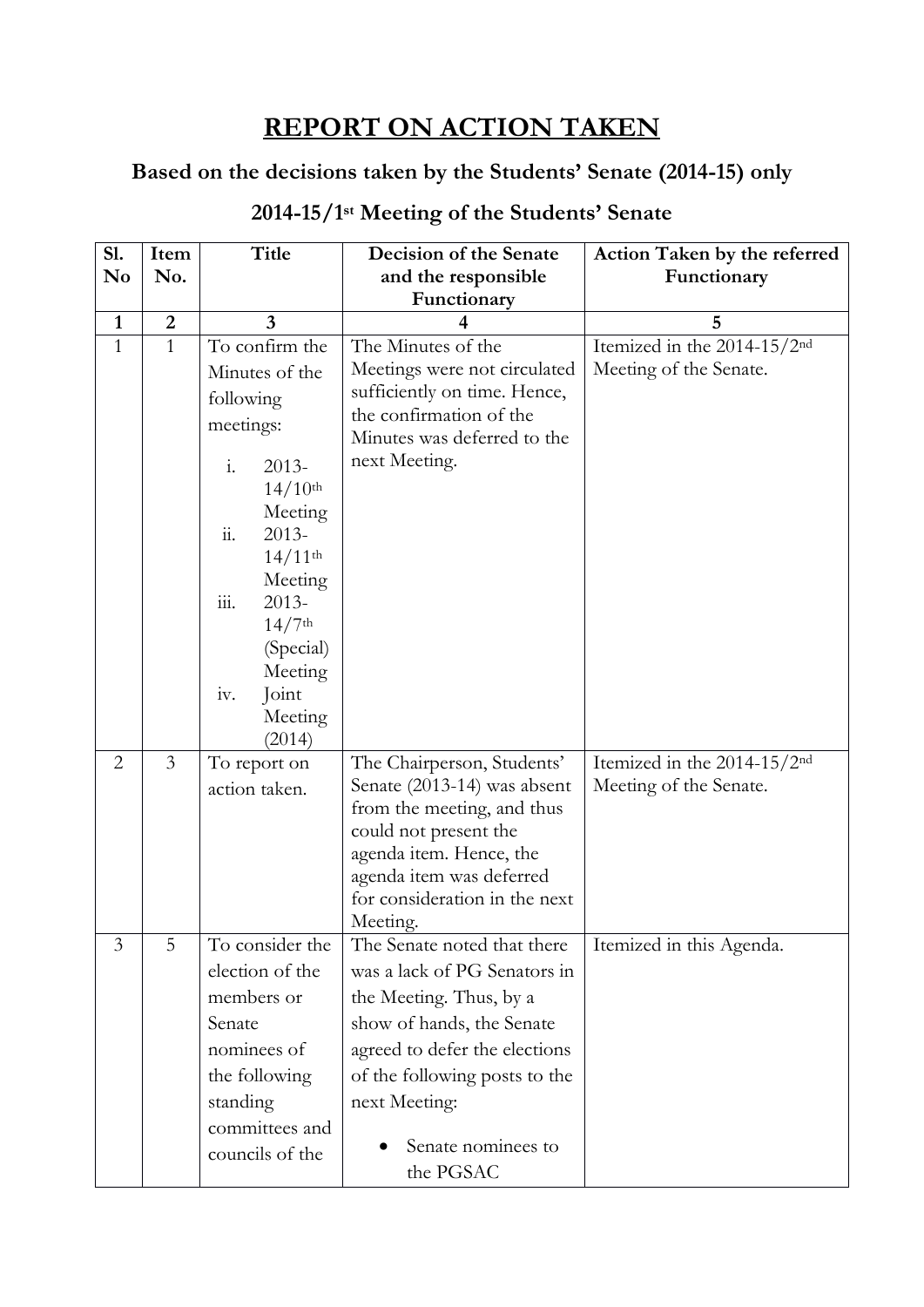|   |    | Students'<br>Senate                                                                             | Two PG Senators for<br>the Rules and<br>Procedures<br>Committee<br>Two PG Senators for<br><b>Steering Committee</b>                                                                                                                                                                                                                                                                |                                                                                                                                                                                                                                                                                                                          |
|---|----|-------------------------------------------------------------------------------------------------|------------------------------------------------------------------------------------------------------------------------------------------------------------------------------------------------------------------------------------------------------------------------------------------------------------------------------------------------------------------------------------|--------------------------------------------------------------------------------------------------------------------------------------------------------------------------------------------------------------------------------------------------------------------------------------------------------------------------|
| 4 | 6  | To note the<br>updated<br>Constitution<br>and to consider<br>the action to be<br>taken thereof. | The Senate noted the<br>updated Constitution.<br>Further, the Senate noted<br>that the appendices of the<br>Constitution need to be<br>rewritten. The Senate<br>constituted a committee for<br>this purpose.<br>The committee shall also<br>look into the various aspects<br>of the SAC, the COSHA<br>and the Festivals, and shall<br>come up with the<br>appendices for the same. | The committee was constituted<br>(vide the Minutes of the 2014-<br>$15/1$ <sup>st</sup> Meeting with the<br>following members:<br>Avish Rana (Convener)<br>Samyak Jain<br>Kush Gupta<br>Sabyasachi Verma<br>Naman Kumar Rawal<br>Sarthak Chandra<br>The report of the committee is<br>awaited.<br><b>Action Pending.</b> |
| 5 | 15 | To consider the<br>issue of<br>Entrepreneursh<br>ip on campus.                                  | The Senate agreed that more<br>information was required,<br>and decided that the<br>Chairperson shall send a<br>letter to the Legal Cell<br>seeking advice regarding the<br>same.                                                                                                                                                                                                  | The letter (S-<br>SENATE/CHAIR/14-<br>15/23) has been sent by the<br>Chairperson.<br>Reply is awaited.<br><b>Action Pending.</b>                                                                                                                                                                                         |

# **2014-15/2nd Meeting of the Students' Senate**

|  | To report on  | The following decisions    | The ad-hoc subcommittees                 |
|--|---------------|----------------------------|------------------------------------------|
|  | action taken. | were taken on the basis of | were constituted (vide the draft         |
|  |               | the report:                | Minutes of the $2013-14/2$ <sup>nd</sup> |
|  |               |                            | Meeting).                                |
|  |               | • The committee to         | Members:                                 |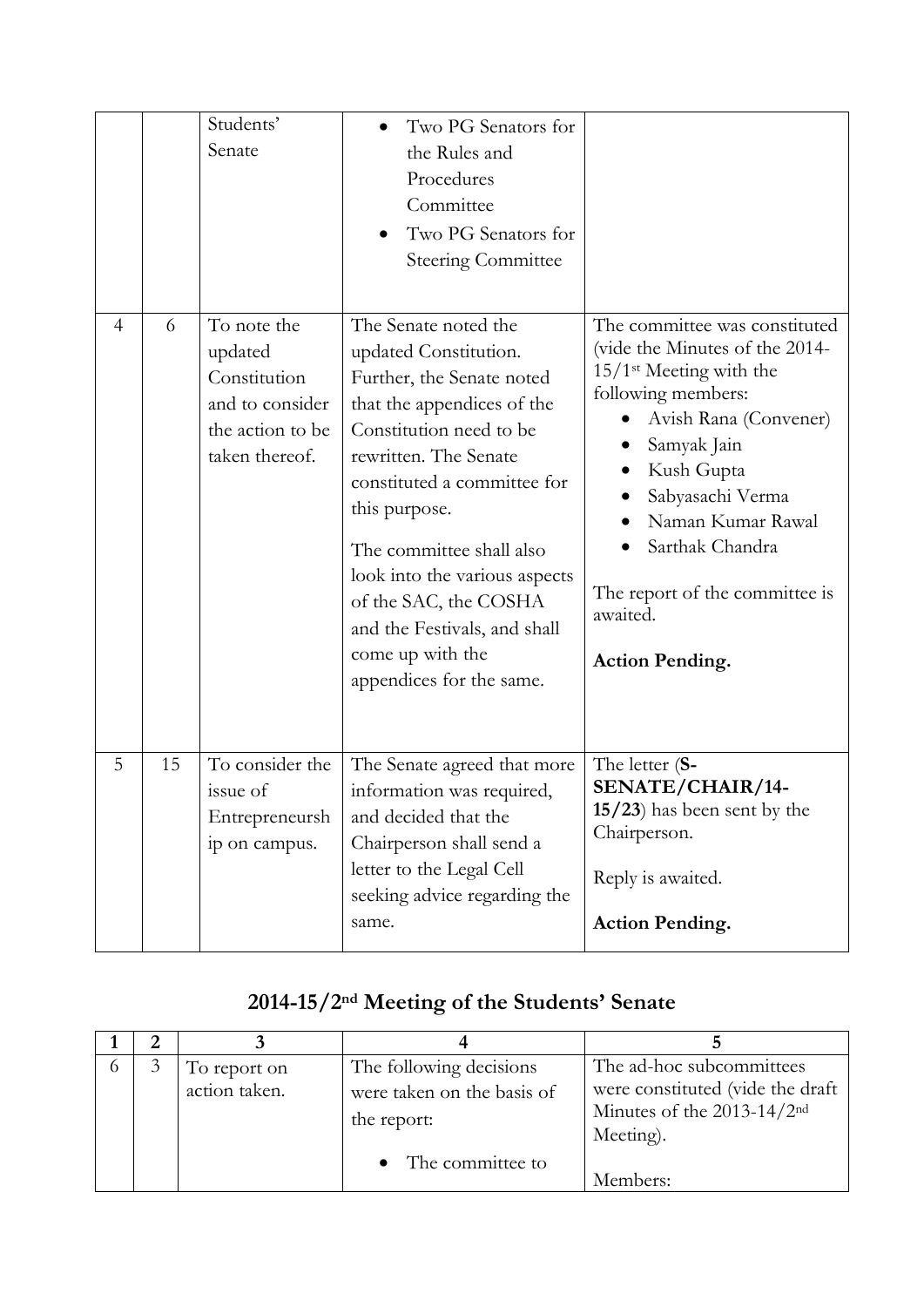|   |   |                                                                                               | look into the need<br>for change in the<br>procedure of Senate<br>elections was<br>reconstituted.                                                            | V. Srinivasan (Chair)<br>Harpreet Singh<br>Ashutosh Ranka<br>Palak Agarwal<br>Shouvik Sachdeva<br>The report of the committee is<br>awaited.<br><b>Action Pending.</b> |
|---|---|-----------------------------------------------------------------------------------------------|--------------------------------------------------------------------------------------------------------------------------------------------------------------|------------------------------------------------------------------------------------------------------------------------------------------------------------------------|
|   |   |                                                                                               | The committee to<br>audit and monitor<br>the items purchased<br>through the Golden<br>Jubilee fund was<br>reconstituted.                                     | Members:<br>Sarthak Chandra (Chair)<br>Anurag Sahay<br>Balendu Shekhar<br>Shridhar Agarwal<br>The report of the committee is<br>awaited.                               |
|   |   |                                                                                               | The committee to<br>consider the status of<br>contingency funding<br>for PG students was<br>reconstituted.                                                   | Members:<br>V. Srinivasan (Chair)<br>Arun Karthik<br>(Convener)<br>Alok Ranjan<br>Manu Kanchan                                                                         |
| 7 | 4 | To consider the<br>proposal for<br>restructuring the<br>Science and<br>Technology<br>Council. | The Senate decided to<br>forward the proposal to the<br>Rules and Procedures<br>Committee for its opinion.                                                   | The proposal has been referred<br>to the Rules and Procedures<br>Committee for its opinion. The<br>opinion is awaited.<br><b>Action Completed.</b>                     |
| 8 | 6 | To consider the<br>interim report of<br>the Antaragni'13<br>Fact-Finding<br>Committee         | The Senate discussed the<br>various issues that had been<br>established by the Fact-<br>Finding Committee. After<br>deliberation, the Senate<br>agreed that: | The letter (S-<br>SENATE/CHAIR/14-<br>$15/29$ ) has been sent to the<br>Chairman, SSAC by the<br>Chairperson.<br>Reply is awaited.                                     |
|   |   |                                                                                               | Financial<br>mismanagement and<br>wrongdoing on the<br>part of Mr. Soren<br>Goyal was                                                                        | <b>Action Pending.</b>                                                                                                                                                 |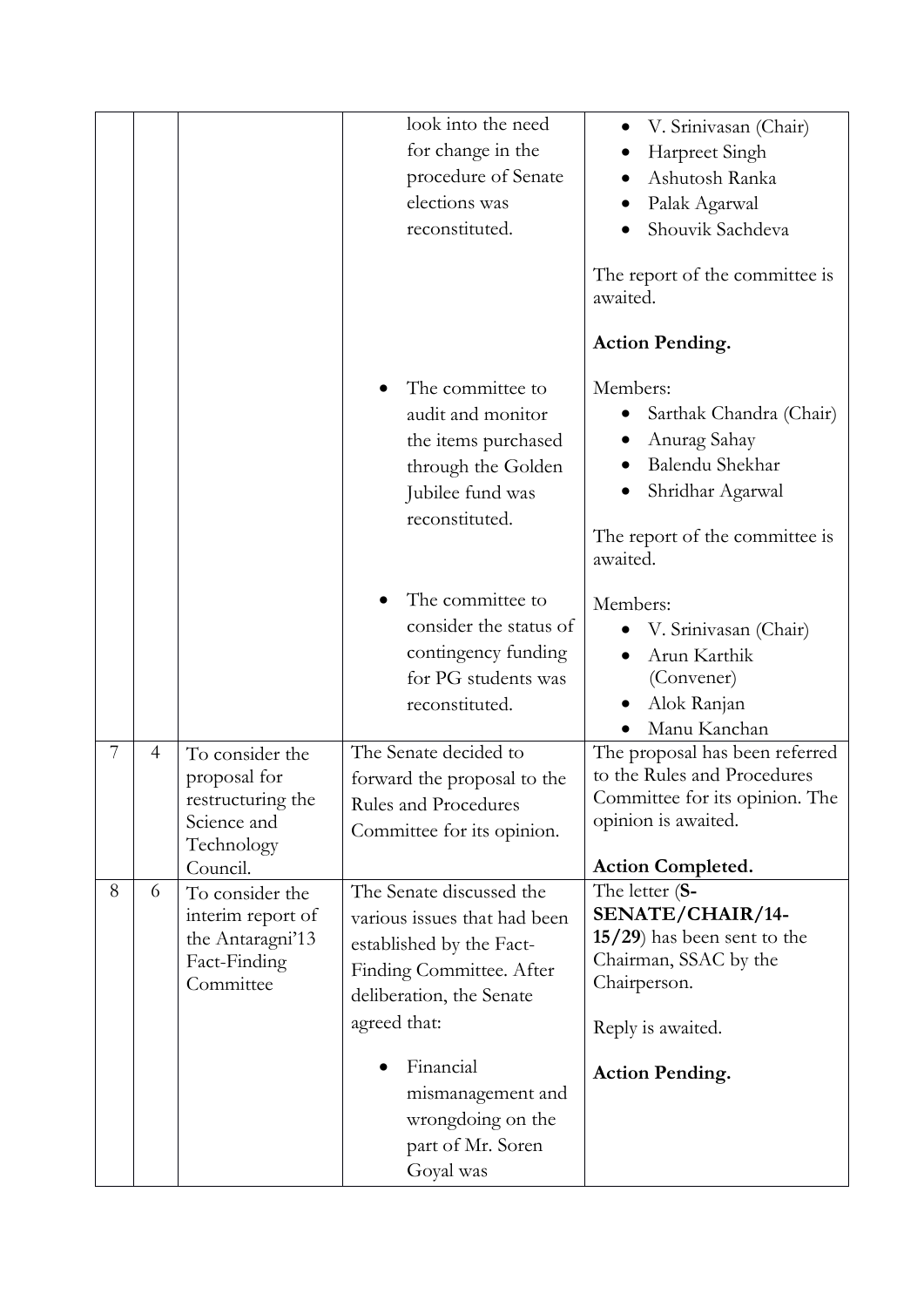|    |    |                                     | established.                                                 |                                           |
|----|----|-------------------------------------|--------------------------------------------------------------|-------------------------------------------|
|    |    |                                     | Financial                                                    |                                           |
|    |    |                                     | mismanagement is a                                           |                                           |
|    |    |                                     | grave matter, and                                            |                                           |
|    |    |                                     | punitive decisions, if                                       |                                           |
|    |    |                                     | any should be taken                                          |                                           |
|    |    |                                     | by appropriate                                               |                                           |
|    |    |                                     | Institute authority                                          |                                           |
|    |    |                                     | and not by the                                               |                                           |
|    |    |                                     | student body itself.                                         |                                           |
|    |    |                                     | On account of the                                            |                                           |
|    |    |                                     | above, the details of                                        |                                           |
|    |    |                                     | the situations shall be                                      |                                           |
|    |    |                                     | sent to the Chairman,                                        |                                           |
|    |    |                                     | SSAC & Dean,                                                 |                                           |
|    |    |                                     | Students' Affairs,                                           |                                           |
|    |    |                                     | Prof. A.K. Ghosh for                                         |                                           |
|    |    |                                     | his consideration,                                           |                                           |
|    |    |                                     | with a request to                                            |                                           |
|    |    |                                     | convene a meeting of                                         |                                           |
|    |    |                                     | the SSAC to discuss                                          |                                           |
|    |    |                                     | the issue.                                                   |                                           |
|    |    |                                     |                                                              |                                           |
|    |    |                                     | It was further decided that                                  |                                           |
|    |    |                                     | the Senate shall abide by any<br>decision taken by the SSAC. |                                           |
|    |    |                                     |                                                              |                                           |
| 9  | 8  | To consider the                     | After discussion, the Senate                                 | Itemized in the $2014-15/1$ <sup>st</sup> |
|    |    | Hall Allocation                     | decided to refer the matter                                  | (Special) Meeting.                        |
|    |    | Policy (2014-15)                    | back to the COSHA for its                                    |                                           |
|    |    |                                     | consideration.                                               |                                           |
| 10 | 9  | To consider the                     | After discussion, the Senate                                 | Itemized in the 2014-15/1st               |
|    |    | Gymkhana Budget                     | decided to refer the matter                                  | (Special) Meeting.                        |
|    |    | $(2014-15)$                         | back to the Finance                                          |                                           |
|    |    |                                     | Committee for its                                            |                                           |
|    |    |                                     | consideration.                                               |                                           |
|    |    |                                     |                                                              |                                           |
| 11 | 11 | To consider the                     | The Chairman proposed                                        | <b>Action Pending.</b>                    |
|    |    | issue of                            | that to counteract this                                      |                                           |
|    |    | appointments to<br>various posts in | problem, the appointments                                    |                                           |
|    |    | the Students'                       | made by the Senate, after                                    |                                           |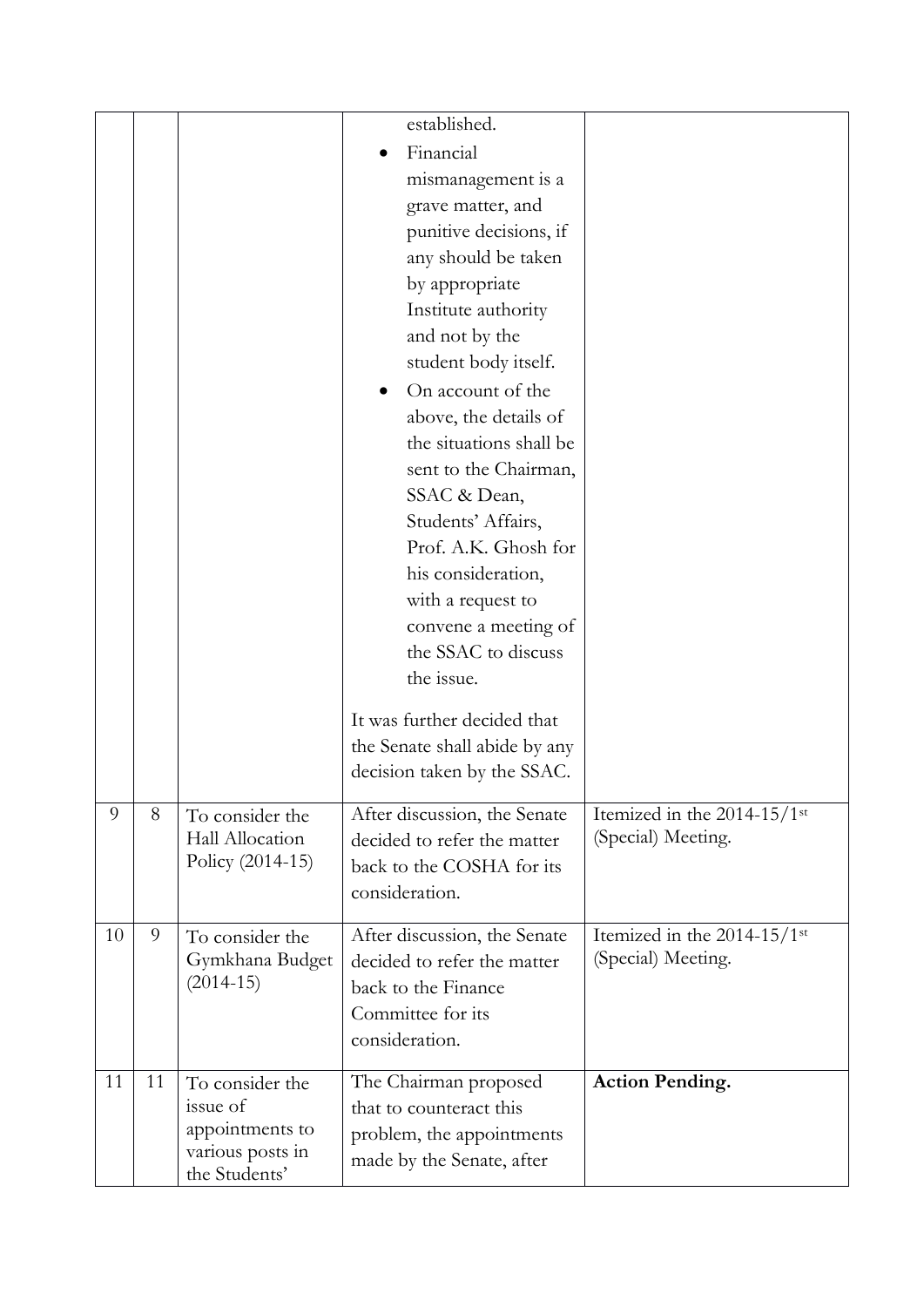|    |    | Gymkhana                                                                                                       | ratification, shall be notified<br>to the appointed student<br>and the General Body as a<br>whole through an Office<br>Order. Furthermore, the<br>Office Order shall be kept<br>in the New SAC Office and<br>the DOSA Office for record<br>purposes and shall be used<br>for verification later. The<br>DOSA Office will ensure<br>that the student satisfies the<br>academic eligibility critera. |                                                                                                              |
|----|----|----------------------------------------------------------------------------------------------------------------|----------------------------------------------------------------------------------------------------------------------------------------------------------------------------------------------------------------------------------------------------------------------------------------------------------------------------------------------------------------------------------------------------|--------------------------------------------------------------------------------------------------------------|
|    |    |                                                                                                                | The proposal was discussed<br>and accepted by the Senate.                                                                                                                                                                                                                                                                                                                                          |                                                                                                              |
| 12 | 12 | To formulate the<br>student opinion<br>on the Student<br>Feedback taken<br>after every course.                 | The item was deferred to<br>the next Meeting due to<br>paucity of time.                                                                                                                                                                                                                                                                                                                            | Itemized in the 2014-15/1st<br>(Special) Meeting.                                                            |
| 13 | 13 | To consider the<br>issue of<br>washrooms in the<br>Library.                                                    | The Senate agreed with the<br>issue as presented, and<br>directed the President,<br>Students' Gymkhana to<br>write a letter to the Deputy<br>Director regarding this.                                                                                                                                                                                                                              | The letter has been sent by the<br>President. The reply is awaited.<br><b>Action Pending.</b>                |
| 14 | 14 | To consider the<br>attendance<br>monitoring system<br>of PG students<br>and its affect on<br>their fellowship. | The Senate decided to refer<br>the item to the PGSAC for<br>consideration.                                                                                                                                                                                                                                                                                                                         | The item has been referred to<br>the PGSAC for consideration.<br>Reply is awaited.<br><b>Action Pending.</b> |
| 15 | 15 | To consider the<br>issue of sheds over<br>footpaths.                                                           | The Senate accepted the<br>proposal and directed the<br>President to forward the<br>proposal to the Deputy<br>Director for consideration.                                                                                                                                                                                                                                                          | The letter has been sent by the<br>President. The reply is awaited.<br><b>Action Pending.</b>                |
| 16 | 16 | To consider the<br>proposal for the<br>change in the                                                           | The item was deferred to<br>the next Meeting due to                                                                                                                                                                                                                                                                                                                                                | Itemized in the 2014-15/1st<br>(Special) Meeting of the<br>Students' Senate.                                 |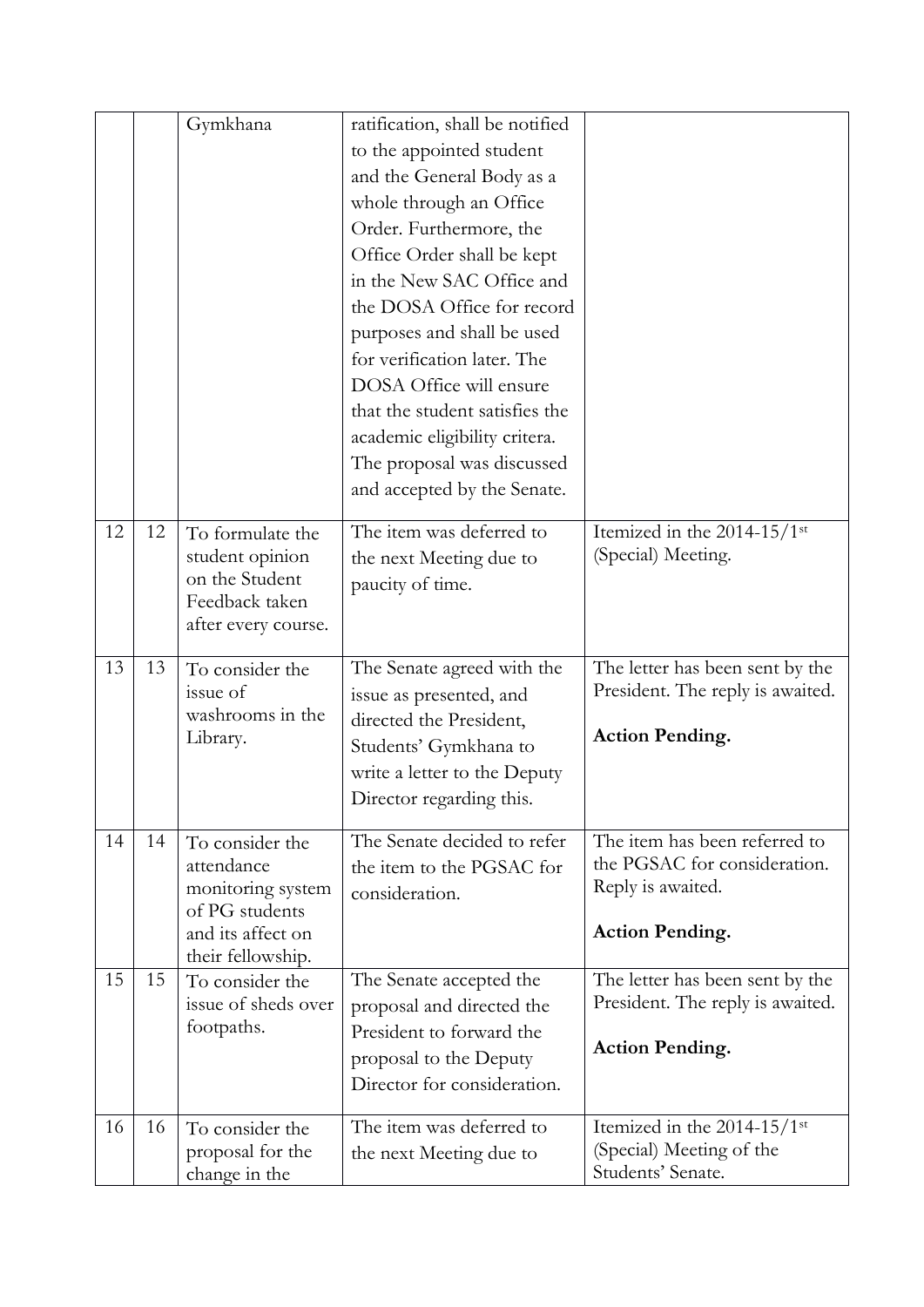|    |    | manner in which<br>elections are<br>conducted.                                                                                                   | paucity of time.                                                                                                                                                                                                                                                                                                                   |                                                                                                                                                       |
|----|----|--------------------------------------------------------------------------------------------------------------------------------------------------|------------------------------------------------------------------------------------------------------------------------------------------------------------------------------------------------------------------------------------------------------------------------------------------------------------------------------------|-------------------------------------------------------------------------------------------------------------------------------------------------------|
| 17 | 18 | To consider the<br>post-conduction<br>report of<br>Techkriti'14                                                                                  | The item was deferred to<br>the next Meeting due to<br>paucity of time.                                                                                                                                                                                                                                                            | Itemized in the 2014-15/1st<br>(Special) Meeting of the<br>Students' Senate.                                                                          |
| 18 | 19 | To consider the<br>problems during<br>pre-registration                                                                                           | The item was deferred to<br>the next Meeting due to<br>paucity of time.                                                                                                                                                                                                                                                            | Itemized in the 2014-15/1st<br>(Special) Meeting of the<br>Students' Senate.                                                                          |
| 19 | 20 | To consider the<br>name, for<br>ratification,<br>proposed by the<br>interview panel for<br>Chief Election<br>Officer.                            | The Senate was informed<br>that the panel wished to call<br>re-nomination for the post<br>of Chief Election Officer<br>(2014-15). The Senate<br>accepted the<br>recommendation of the<br>panel.                                                                                                                                    | Re-nominations were called.<br>The interviews are yet to be<br>held.<br><b>Action Pending.</b>                                                        |
| 20 | 21 | To consider the<br>name, for<br>ratification,<br>proposed by the<br>interview panel for<br>the Core Team,<br>Techkriti'15.                       | The Senate considered the<br>recommendations and<br>accepted them. It further<br>agreed that the final<br>ratification shall be done<br>over the Senate mailing list.                                                                                                                                                              | Itemized for re-discussion in<br>this Agenda.                                                                                                         |
| 21 | 24 | To consider the<br>proposal of the<br>COSHA to<br>increase the<br>Gymkhana fees<br>for the purpose of<br>funding the<br>General<br>Championship. | The proposal was accepted<br>by the Senate under the<br>assumption that the<br>establishment charges of all<br>Halls of Residence are<br>decreased commensurately.<br>The Senate directed the<br>Chairman to forward the<br>proposal to the Dean,<br>Students' Affairs and<br>request the President to<br>convene a meeting of the | The letter (S-<br>SENATE/CHAIR/14-<br>$15/21$ ) was sent by the<br>Chairperson to the Dean. See<br>item no. 5 of this Agenda for<br>more information. |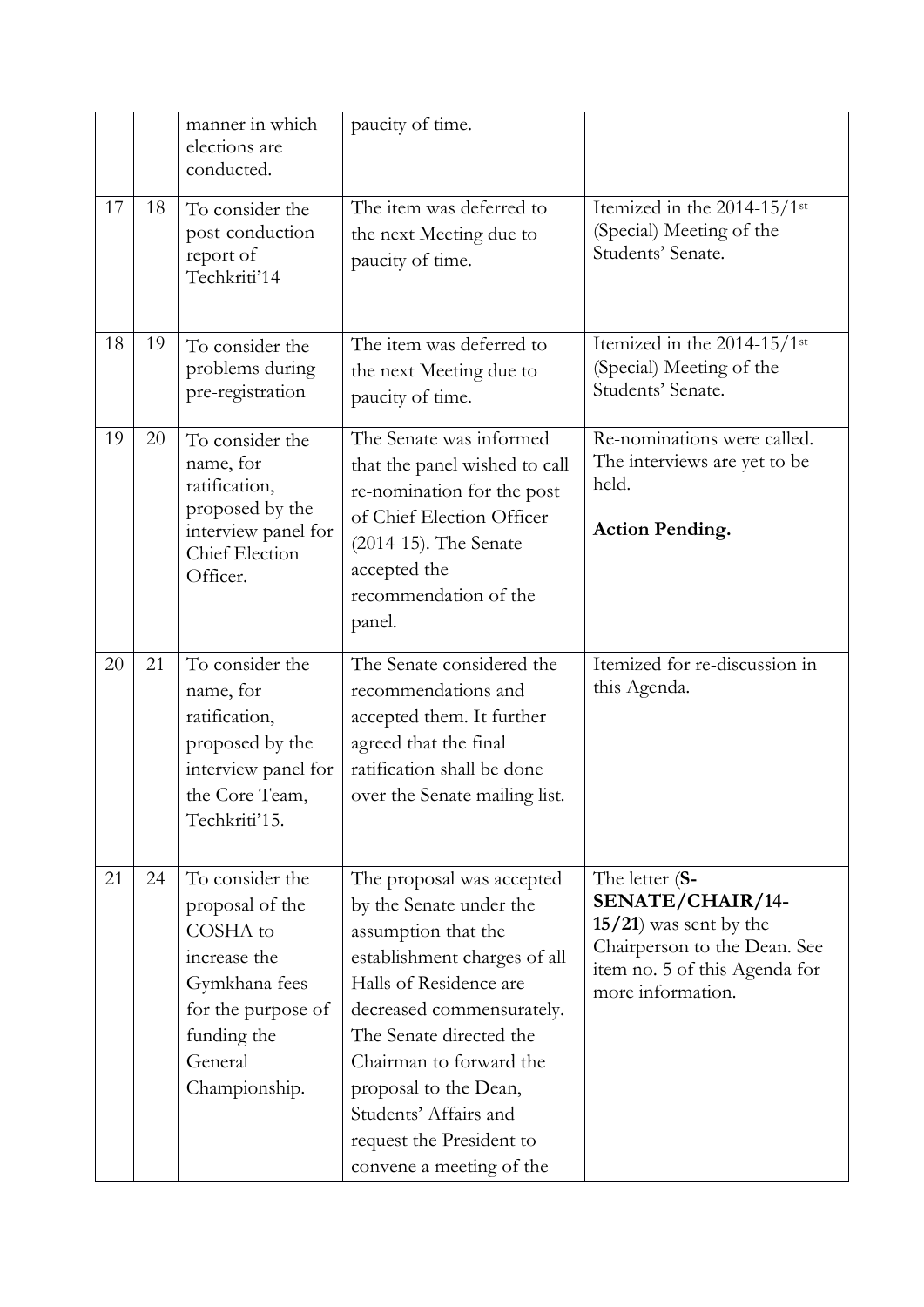|  | Hall Management Council |  |
|--|-------------------------|--|
|  | (HMC) of the Institute. |  |
|  |                         |  |

#### **2014-15/1 st (Special) Meeting of the Students' Senate**

| $\mathbf{1}$ | $\overline{2}$ | $\overline{3}$                                                                                         | 4                                                                                                                                                                                                                                                                                                                                               | 5                                                                                                                                                                                                                        |
|--------------|----------------|--------------------------------------------------------------------------------------------------------|-------------------------------------------------------------------------------------------------------------------------------------------------------------------------------------------------------------------------------------------------------------------------------------------------------------------------------------------------|--------------------------------------------------------------------------------------------------------------------------------------------------------------------------------------------------------------------------|
| 22           | 7              | To formulate the<br>student opinion on<br>the Student<br>Feedback taken<br>after every course.         | The item was referred to a<br>joint meeting of the SAC<br>for consideration.                                                                                                                                                                                                                                                                    | <b>Action Pending.</b>                                                                                                                                                                                                   |
| 23           | 8              | To consider the<br>proposal for the<br>change in the<br>manner in which<br>elections are<br>conducted. | The item was deferred to<br>the next Meeting due to<br>paucity of time.                                                                                                                                                                                                                                                                         | Itemized in this Agenda                                                                                                                                                                                                  |
| 24           | 10             | To consider the<br>problems during<br>pre-registration.                                                | The Senate discussed the<br>item in detail and decided<br>the following:<br>A request shall be<br>sent by the<br>Chairman to the<br>Dean, Academic<br>Affairs regarding<br>OARS.<br>A request shall be<br>sent to the Director<br>that the process of<br>time-tabling for the<br>next semester be<br>done earlier than it is<br>done right now. | The letter (S-<br>SENATE/CHAIR/14-<br>15/30) has been sent. Reply is<br>awaited.<br><b>Action Pending.</b><br>The letter (S-<br>SENATE/CHAIR/14-<br>15/38) has been sent. Reply is<br>awaited.<br><b>Action Pending.</b> |
| 25           | 13             | To consider the<br>proposal to<br>increase the cap of<br>outside participants<br>in Gymkhana           | It was decided that the<br>Chairman shall forward the<br>proposal to the Dean,<br>Students' Affairs for                                                                                                                                                                                                                                         | <b>Action Pending.</b>                                                                                                                                                                                                   |